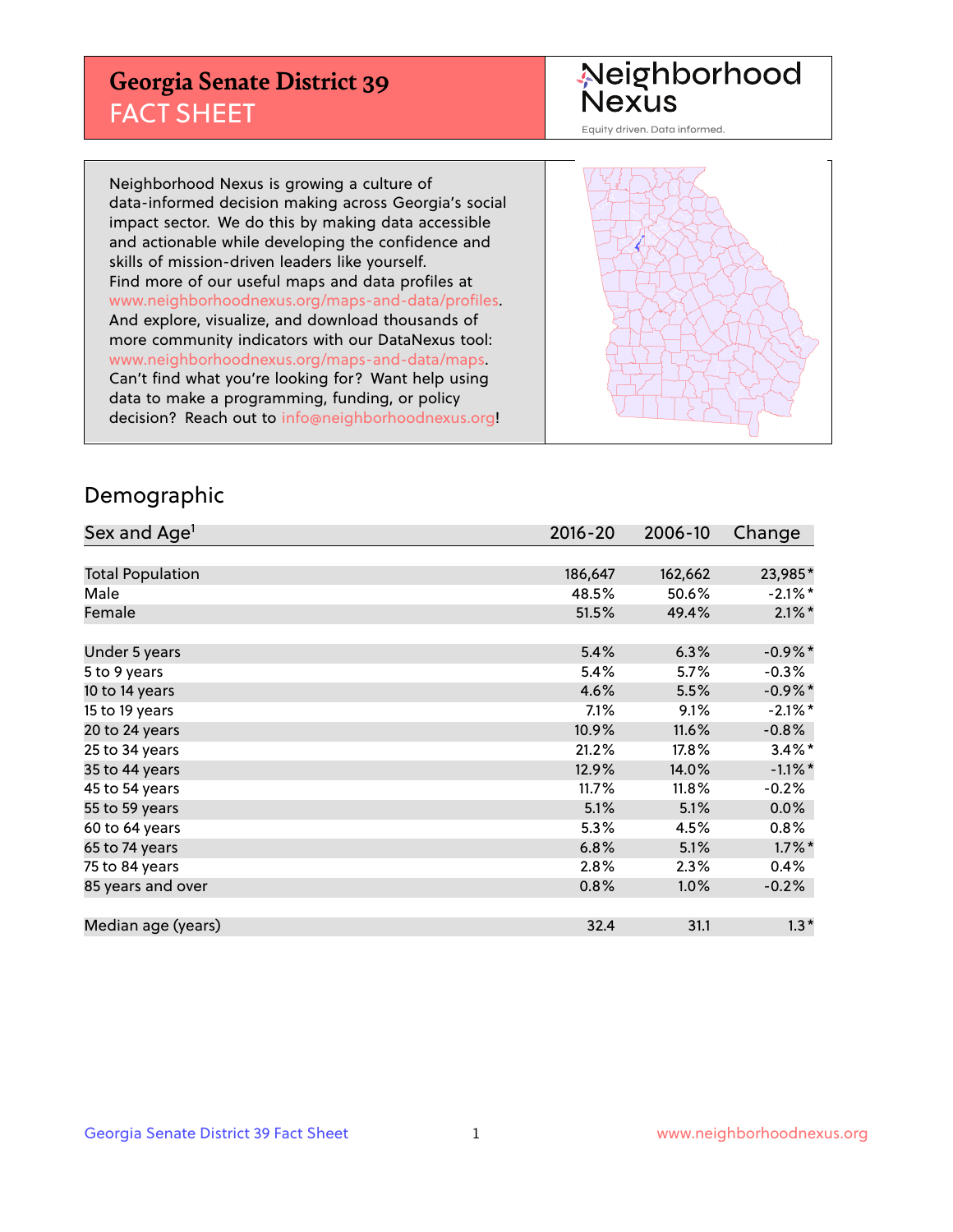## Demographic, continued...

| Race <sup>2</sup>                                            | $2016 - 20$ | 2006-10 | Change     |
|--------------------------------------------------------------|-------------|---------|------------|
| <b>Total population</b>                                      | 186,647     | 162,662 | 23,985*    |
| One race                                                     | 96.9%       | 98.7%   | $-1.8\%$ * |
| White                                                        | 28.1%       | 29.4%   | $-1.3%$    |
| <b>Black or African American</b>                             | 62.4%       | 62.8%   | $-0.5%$    |
| American Indian and Alaska Native                            | 0.3%        | 0.2%    | 0.1%       |
| Asian                                                        | 5.1%        | 3.3%    | $1.8\%$ *  |
| Native Hawaiian and Other Pacific Islander                   | 0.1%        | 0.0%    | 0.1%       |
| Some other race                                              | 0.9%        | 2.9%    | $-2.1\%$ * |
| Two or more races                                            | 3.1%        | 1.3%    | $1.8\%$ *  |
| Race alone or in combination with other race(s) <sup>3</sup> | $2016 - 20$ | 2006-10 | Change     |
| Total population                                             | 186,647     | 162,662 | 23,985*    |
| White                                                        | 30.6%       | 30.3%   | 0.3%       |
| <b>Black or African American</b>                             | 64.0%       | 63.5%   | 0.5%       |
| American Indian and Alaska Native                            | 0.7%        | 0.7%    | 0.0%       |
| Asian                                                        | 6.0%        | 3.7%    | $2.4\%$ *  |
| Native Hawaiian and Other Pacific Islander                   | 0.3%        | 0.0%    | 0.3%       |
| Some other race                                              | 1.8%        | 3.2%    | $-1.4\%$ * |
| Hispanic or Latino and Race <sup>4</sup>                     | $2016 - 20$ | 2006-10 | Change     |
| <b>Total population</b>                                      | 186,647     | 162,662 | 23,985*    |
| Hispanic or Latino (of any race)                             | 4.9%        | 5.7%    | $-0.8%$    |
| Not Hispanic or Latino                                       | 95.1%       | 94.3%   | $0.8\%$ *  |
| White alone                                                  | 25.3%       | 27.5%   | $-2.2\%$ * |
| <b>Black or African American alone</b>                       | 61.9%       | 62.2%   | $-0.3%$    |
| American Indian and Alaska Native alone                      | 0.2%        | 0.1%    | 0.1%       |
| Asian alone                                                  | 5.1%        | 3.3%    | $1.8\%$ *  |
| Native Hawaiian and Other Pacific Islander alone             | 0.1%        | 0.0%    | 0.1%       |
| Some other race alone                                        | 0.2%        | 0.2%    | 0.1%       |
| Two or more races                                            | 2.2%        | 1.0%    | $1.2\%$ *  |
| U.S. Citizenship Status <sup>5</sup>                         | $2016 - 20$ | 2006-10 | Change     |
| Foreign-born population                                      | 15,992      | 13,464  | 2,528*     |
| Naturalized U.S. citizen                                     | 34.6%       | 26.8%   | $7.8\%$ *  |
| Not a U.S. citizen                                           | 65.4%       | 73.2%   | $-7.8\%$ * |
| Citizen, Voting Age Population <sup>6</sup>                  | $2016 - 20$ | 2006-10 | Change     |
|                                                              |             |         |            |
| Citizen, 18 and over population                              | 142,289     | 118,996 | 23,293*    |
| Male                                                         | 47.9%       | 48.8%   | $-0.9%$    |
| Female                                                       | 52.1%       | 51.2%   | 0.9%       |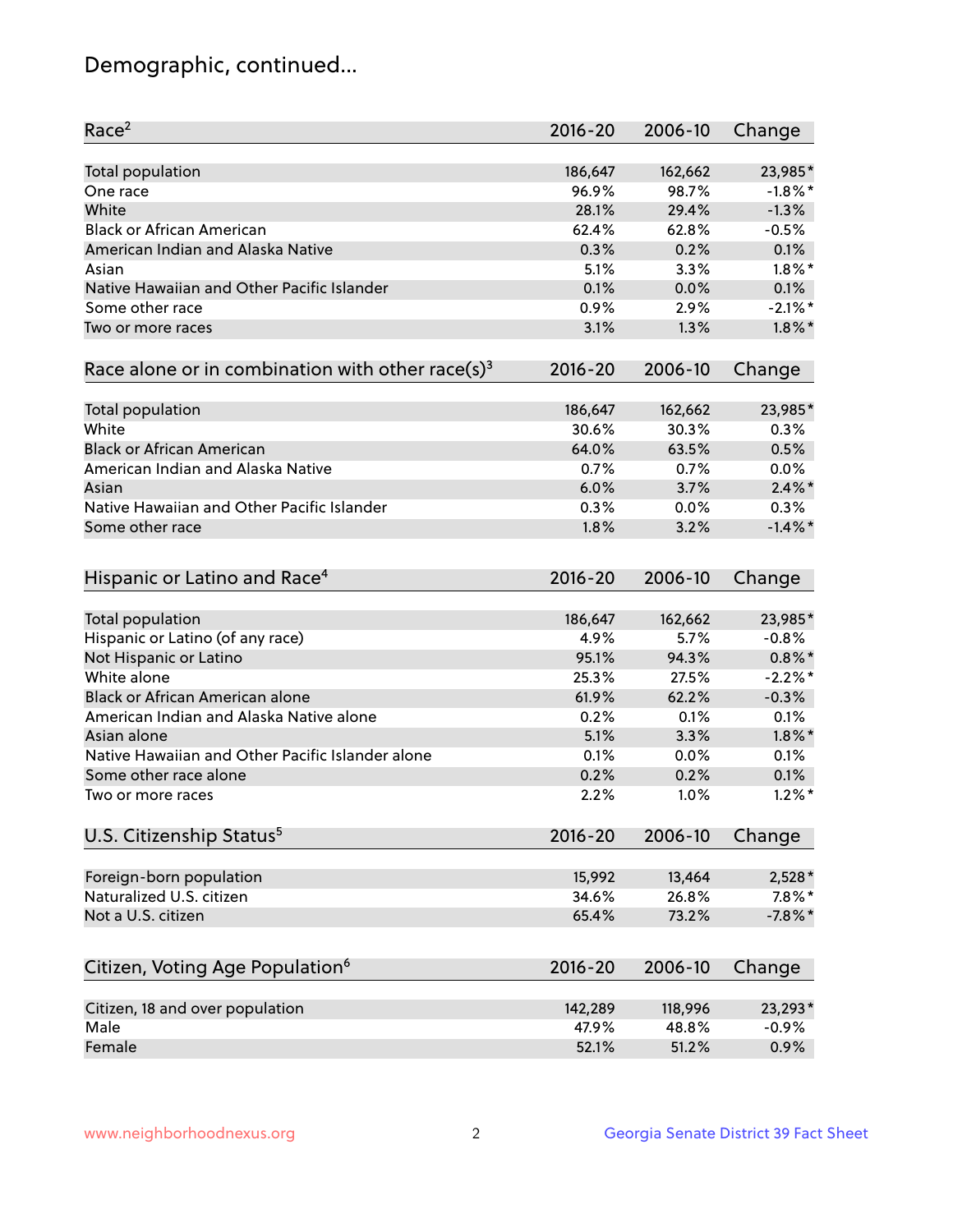#### Economic

| Income <sup>7</sup>                                 | $2016 - 20$ | 2006-10 | Change     |
|-----------------------------------------------------|-------------|---------|------------|
|                                                     |             |         |            |
| All households                                      | 77,889      | 65,046  | 12,843*    |
| Less than \$10,000                                  | 9.3%        | 10.9%   | $-1.6\%$ * |
| \$10,000 to \$14,999                                | 4.4%        | 6.8%    | $-2.4\%$ * |
| \$15,000 to \$24,999                                | 10.1%       | 11.1%   | $-1.0%$    |
| \$25,000 to \$34,999                                | 10.2%       | 11.7%   | $-1.5%$    |
| \$35,000 to \$49,999                                | 12.9%       | 14.2%   | $-1.3%$    |
| \$50,000 to \$74,999                                | 16.3%       | 17.4%   | $-1.1%$    |
| \$75,000 to \$99,999                                | 11.5%       | 9.6%    | $1.9\%$ *  |
| \$100,000 to \$149,999                              | 11.7%       | 8.4%    | $3.2\%$ *  |
| \$150,000 to \$199,999                              | 5.4%        | 3.6%    | $1.8\%$ *  |
| \$200,000 or more                                   | 8.4%        | 6.4%    | $2.0\%$ *  |
| Median household income (dollars)                   | 54,542      | 44,019  | 10,522*    |
| Mean household income (dollars)                     | 90,705      | 72,405  | 18,299*    |
| With earnings                                       | 80.9%       | 82.0%   | $-1.1%$    |
| Mean earnings (dollars)                             | 95,410      | 74,181  | 21,229*    |
| <b>With Social Security</b>                         | 22.1%       | 20.2%   | $1.9\%$ *  |
| Mean Social Security income (dollars)               | 15,676      | 13,394  | $2,282*$   |
| With retirement income                              | 14.8%       | 12.8%   | $2.0\%$ *  |
| Mean retirement income (dollars)                    | 25,536      | 23,074  | 2,462      |
| With Supplemental Security Income                   | 5.9%        | 3.6%    | $2.2\%$ *  |
| Mean Supplemental Security Income (dollars)         | 8,460       | 7,853   | 608        |
| With cash public assistance income                  | 2.0%        | 2.0%    | 0.0%       |
| Mean cash public assistance income (dollars)        | 1,605       | 3,230   | $-1,625*$  |
| With Food Stamp/SNAP benefits in the past 12 months | 17.3%       | 13.1%   | $4.2\%$ *  |
|                                                     |             |         |            |
| Families                                            | 34,164      | 32,911  | 1,252      |
| Less than \$10,000                                  | 5.2%        | 7.8%    | $-2.6\%$ * |
| \$10,000 to \$14,999                                | 2.7%        | 5.8%    | $-3.1\%$ * |
| \$15,000 to \$24,999                                | 10.2%       | 9.9%    | 0.2%       |
| \$25,000 to \$34,999                                | 9.5%        | 11.2%   | $-1.7%$    |
| \$35,000 to \$49,999                                | 11.3%       | 12.9%   | $-1.7%$    |
| \$50,000 to \$74,999                                | 15.9%       | 17.7%   | $-1.8%$    |
| \$75,000 to \$99,999                                | 11.1%       | 10.6%   | 0.5%       |
| \$100,000 to \$149,999                              | 13.6%       | 10.1%   | $3.5%$ *   |
| \$150,000 to \$199,999                              | 6.2%        | 4.5%    | 1.7%       |
| \$200,000 or more                                   | 14.4%       | 9.5%    | 4.9%*      |
| Median family income (dollars)                      | 67,746      | 52,615  | $15,131*$  |
| Mean family income (dollars)                        | 121,626     | 89,556  | 32,070*    |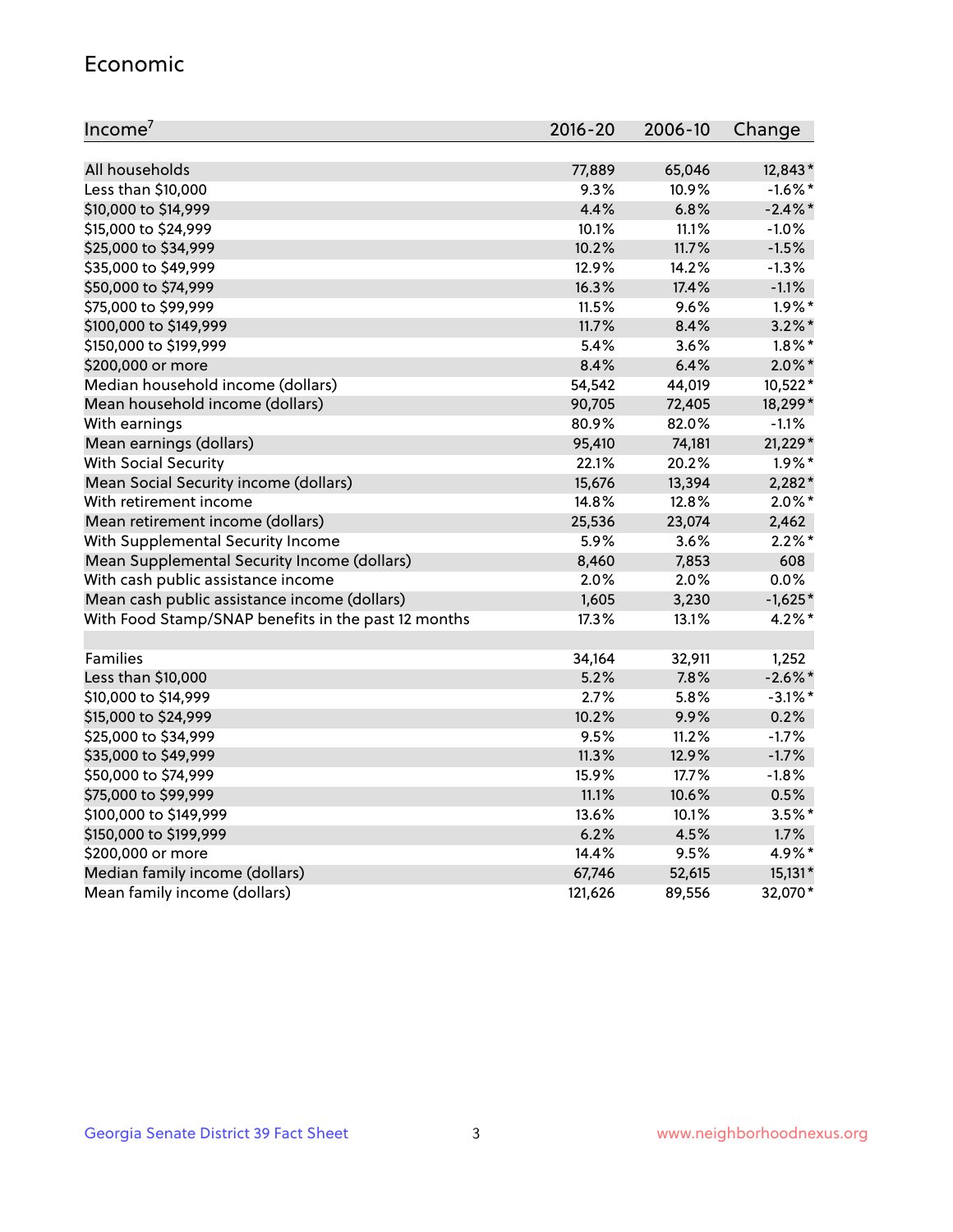## Economic, continued...

| Income, continued <sup>8</sup>                                        | $2016 - 20$ | 2006-10 | Change    |
|-----------------------------------------------------------------------|-------------|---------|-----------|
|                                                                       |             |         |           |
| Nonfamily households                                                  | 43,726      | 32,135  | 11,591*   |
| Median nonfamily income (dollars)                                     | 44,141      | 36,805  | 7,336*    |
| Mean nonfamily income (dollars)                                       | 64,596      | 53,141  | 11,455*   |
| Median earnings for workers (dollars)                                 | 35,944      | 28,803  | $7,142*$  |
| Median earnings for male full-time, year-round workers                | 53,907      | 44,403  | $9,503*$  |
| (dollars)                                                             |             |         |           |
| Median earnings for female full-time, year-round workers<br>(dollars) | 44,232      | 38,078  | $6,154*$  |
| Per capita income (dollars)                                           | 39,909      | 30,162  | 9,746*    |
|                                                                       |             |         |           |
| Families and People Below Poverty Level <sup>9</sup>                  | 2016-20     | 2006-10 | Change    |
|                                                                       |             |         |           |
| <b>All families</b>                                                   | 14.3%       | 16.5%   | $-2.2%$   |
| With related children under 18 years                                  | 23.9%       | 25.3%   | $-1.4%$   |
| With related children under 5 years only                              | 17.7%       | 16.5%   | 1.2%      |
| Married couple families                                               | 5.8%        | 4.5%    | $1.3\%$   |
| With related children under 18 years                                  | 9.2%        | 5.8%    | 3.4%      |
| With related children under 5 years only                              | 9.3%        | 3.6%    | 5.7%      |
| Families with female householder, no husband present                  | 25.4%       | 31.1%   | $-5.7%$ * |
| With related children under 18 years                                  | 35.3%       | 39.8%   | $-4.5%$   |
| With related children under 5 years only                              | 25.0%       | 33.1%   | $-8.1%$   |
|                                                                       |             |         |           |
| All people                                                            | 20.1%       | 20.2%   | $-0.1%$   |
| Under 18 years                                                        | 31.6%       | 31.8%   | $-0.2%$   |
| Related children under 18 years                                       | 31.5%       | 31.4%   | 0.1%      |
| Related children under 5 years                                        | 31.1%       | 29.3%   | 1.7%      |
| Related children 5 to 17 years                                        | 31.7%       | 32.3%   | $-0.6%$   |
| 18 years and over                                                     | 17.3%       | 16.8%   | 0.5%      |
| 18 to 64 years                                                        | 17.5%       | 17.0%   | 0.5%      |
| 65 years and over                                                     | 16.1%       | 15.3%   | 0.8%      |
| People in families                                                    | 17.5%       | 18.7%   | $-1.2%$   |
| Unrelated individuals 15 years and over                               | 24.6%       | 23.7%   | 0.9%      |
|                                                                       |             |         |           |
| Non-Hispanic white people                                             | 11.1%       | 8.4%    | 2.8%      |
| Black or African-American people                                      | 22.1%       | 23.9%   | $-1.8%$   |
| Asian people                                                          | 35.1%       | 26.0%   | 9.1%      |
| Hispanic or Latino people                                             | 29.0%       | 25.5%   | 3.5%      |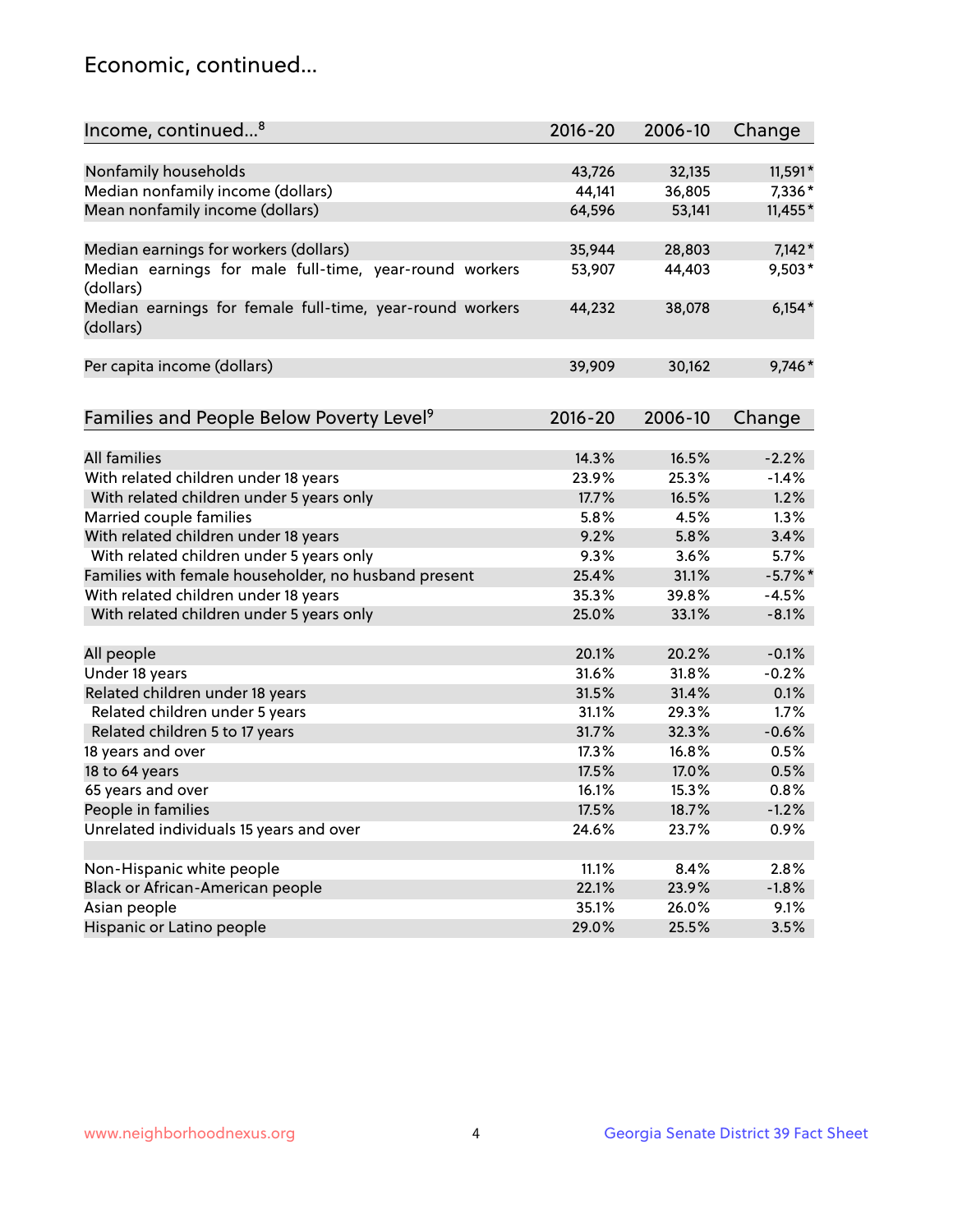## Employment

| Employment Status <sup>10</sup>                                                               | $2016 - 20$ | 2006-10 | Change     |
|-----------------------------------------------------------------------------------------------|-------------|---------|------------|
|                                                                                               |             |         |            |
| Population 16 years and over                                                                  | 155,698     | 132,166 | 23,532*    |
| In labor force                                                                                | 67.3%       | 66.4%   | 1.0%       |
| Civilian labor force                                                                          | 67.3%       | 66.2%   | 1.1%       |
| Employed                                                                                      | 62.8%       | 58.9%   | 3.9%*      |
| Unemployed                                                                                    | 4.4%        | 7.2%    | $-2.8%$    |
| <b>Armed Forces</b>                                                                           | 0.1%        | 0.2%    | $-0.1%$    |
| Not in labor force                                                                            | 32.7%       | 33.6%   | $-1.0%$    |
| Civilian labor force                                                                          | 104,710     | 87,437  | 17,273*    |
|                                                                                               | 6.6%        | 10.9%   | $-4.3%$    |
| <b>Unemployment Rate</b>                                                                      |             |         |            |
| Females 16 years and over                                                                     | 81,055      | 66,257  | 14,798*    |
| In labor force                                                                                | 66.1%       | 64.4%   | 1.6%       |
| Civilian labor force                                                                          | 66.0%       | 64.3%   | 1.8%       |
| Employed                                                                                      | 62.0%       | 57.4%   | 4.7%*      |
|                                                                                               |             |         |            |
| Own children of the householder under 6 years                                                 | 11,239      | 11,710  | $-471$     |
| All parents in family in labor force                                                          | 78.1%       | 74.8%   | 3.4%       |
| Own children of the householder 6 to 17 years                                                 | 19,927      | 19,033  | 894        |
| All parents in family in labor force                                                          | 78.8%       | 76.5%   | 2.4%       |
|                                                                                               |             |         |            |
| Industry <sup>11</sup>                                                                        | $2016 - 20$ | 2006-10 | Change     |
|                                                                                               |             |         |            |
| Civilian employed population 16 years and over                                                | 97,794      | 77,877  | 19,917*    |
| Agriculture, forestry, fishing and hunting, and mining                                        | 0.1%        | 0.1%    | $-0.0%$    |
| Construction                                                                                  | 2.8%        | 4.6%    | $-1.8\%$ * |
| Manufacturing                                                                                 | 4.4%        | 5.5%    | $-1.1%$    |
| Wholesale trade                                                                               | 3.0%        | 2.3%    | 0.7%       |
| Retail trade                                                                                  | 9.3%        | 11.3%   | $-2.0\%$ * |
| Transportation and warehousing, and utilities                                                 | 8.8%        | 7.1%    | $1.8\%$ *  |
| Information                                                                                   | 3.6%        | 3.5%    | 0.1%       |
| Finance and insurance, and real estate and rental and leasing                                 | 6.9%        | 9.0%    | $-2.0\%$ * |
| Professional, scientific, and management, and administrative<br>and waste management services | 19.5%       | 15.2%   | $4.3\%$ *  |
| Educational services, and health care and social assistance                                   | 21.4%       | 20.2%   | 1.2%       |
| Arts, entertainment, and recreation, and accommodation and                                    | 11.2%       | 10.6%   | 0.6%       |
| food services                                                                                 |             |         |            |
| Other services, except public administration                                                  | 4.5%        | 5.0%    | $-0.5%$    |
| Public administration                                                                         | 4.3%        | 5.5%    | $-1.2%$    |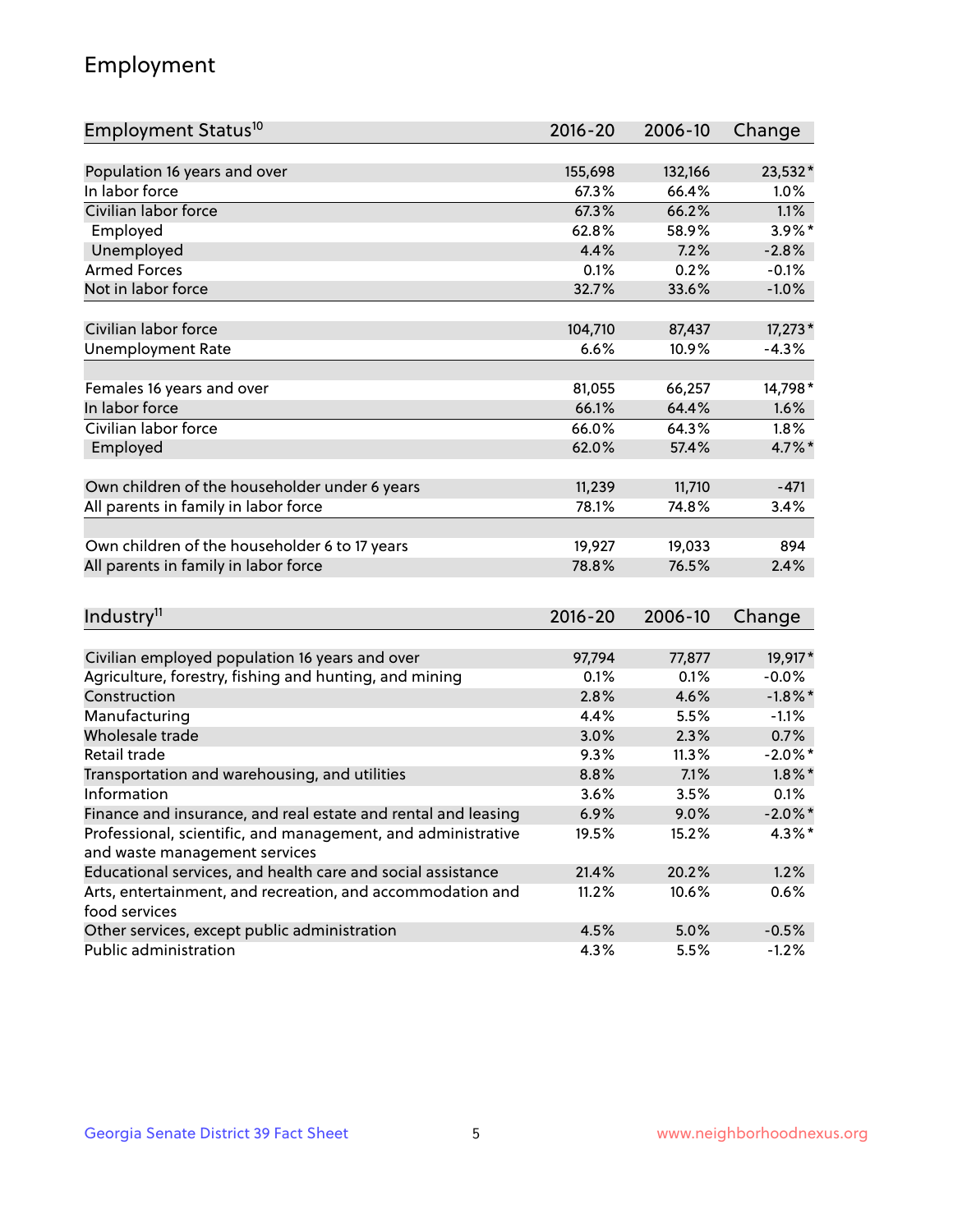## Employment, continued...

| Occupation <sup>12</sup>                                     | $2016 - 20$ | 2006-10 | Change     |
|--------------------------------------------------------------|-------------|---------|------------|
| Civilian employed population 16 years and over               | 97,794      | 77,877  | 19,917*    |
| Management, business, science, and arts occupations          | 46.9%       | 42.6%   | $4.3\%$ *  |
| Service occupations                                          | 17.0%       | 16.7%   | 0.2%       |
| Sales and office occupations                                 | 21.2%       | 25.4%   | $-4.3\%$ * |
| Natural<br>and<br>resources,<br>construction,<br>maintenance | 3.4%        | 5.4%    | $-1.9%$ *  |
| occupations                                                  |             |         |            |
| Production, transportation, and material moving occupations  | 11.5%       | 9.9%    | $1.6\%$ *  |
| Class of Worker <sup>13</sup>                                | $2016 - 20$ | 2006-10 | Change     |
|                                                              |             |         |            |
| Civilian employed population 16 years and over               | 97,794      | 77,877  | 19,917*    |
| Private wage and salary workers                              | 80.5%       | 77.9%   | 2.7%       |
| Government workers                                           | 14.8%       | 17.3%   | $-2.5%$ *  |
| Self-employed in own not incorporated business workers       | 4.5%        | 4.9%    | $-0.3%$    |
| Unpaid family workers                                        | 0.2%        | 0.0%    | 0.1%       |
| Job Flows <sup>14</sup>                                      | 2019        | 2010    | Change     |
|                                                              |             |         |            |
| Total Jobs in district                                       | 130,795     | 91,578  | 39,217     |
| Held by residents of district                                | 7.7%        | 7.6%    | 0.1%       |
| Held by non-residents of district                            | 92.3%       | 92.4%   | $-0.1%$    |
| Jobs by Industry Sector <sup>15</sup>                        | 2019        | 2010    | Change     |
|                                                              |             |         |            |
| Total Jobs in district                                       | 130,795     | 91,578  | 39,217     |
| Goods Producing sectors                                      | 4.4%        | 4.7%    | $-0.4%$    |
| Trade, Transportation, and Utilities sectors                 | 17.1%       | 18.8%   | $-1.8%$    |
| All Other Services sectors                                   | 78.6%       | 76.4%   | 2.1%       |
|                                                              |             |         |            |
| Total Jobs in district held by district residents            | 10,103      | 6,950   | 3,153      |
| <b>Goods Producing sectors</b>                               | 3.4%        | 2.6%    | 0.8%       |
| Trade, Transportation, and Utilities sectors                 | 14.9%       | 16.9%   | $-2.1%$    |
| All Other Services sectors                                   | 81.7%       | 80.5%   | 1.3%       |
|                                                              |             |         |            |
| Jobs by Earnings <sup>16</sup>                               | 2019        | 2010    | Change     |
| Total Jobs in district                                       | 130,795     | 91,578  | 39,217     |
| Jobs with earnings \$1250/month or less                      | 20.7%       | 20.5%   | 0.2%       |
| Jobs with earnings \$1251/month to \$3333/month              | 27.5%       | 30.9%   | $-3.4%$    |
| Jobs with earnings greater than \$3333/month                 | 51.9%       | 48.6%   | 3.2%       |
|                                                              |             |         |            |
| Total Jobs in district held by district residents            | 10,103      | 6,950   | 3,153      |
| Jobs with earnings \$1250/month or less                      | 24.8%       | 25.9%   | $-1.1%$    |
| Jobs with earnings \$1251/month to \$3333/month              | 28.9%       | 34.3%   | $-5.4%$    |
| Jobs with earnings greater than \$3333/month                 | 46.4%       | 39.8%   | 6.5%       |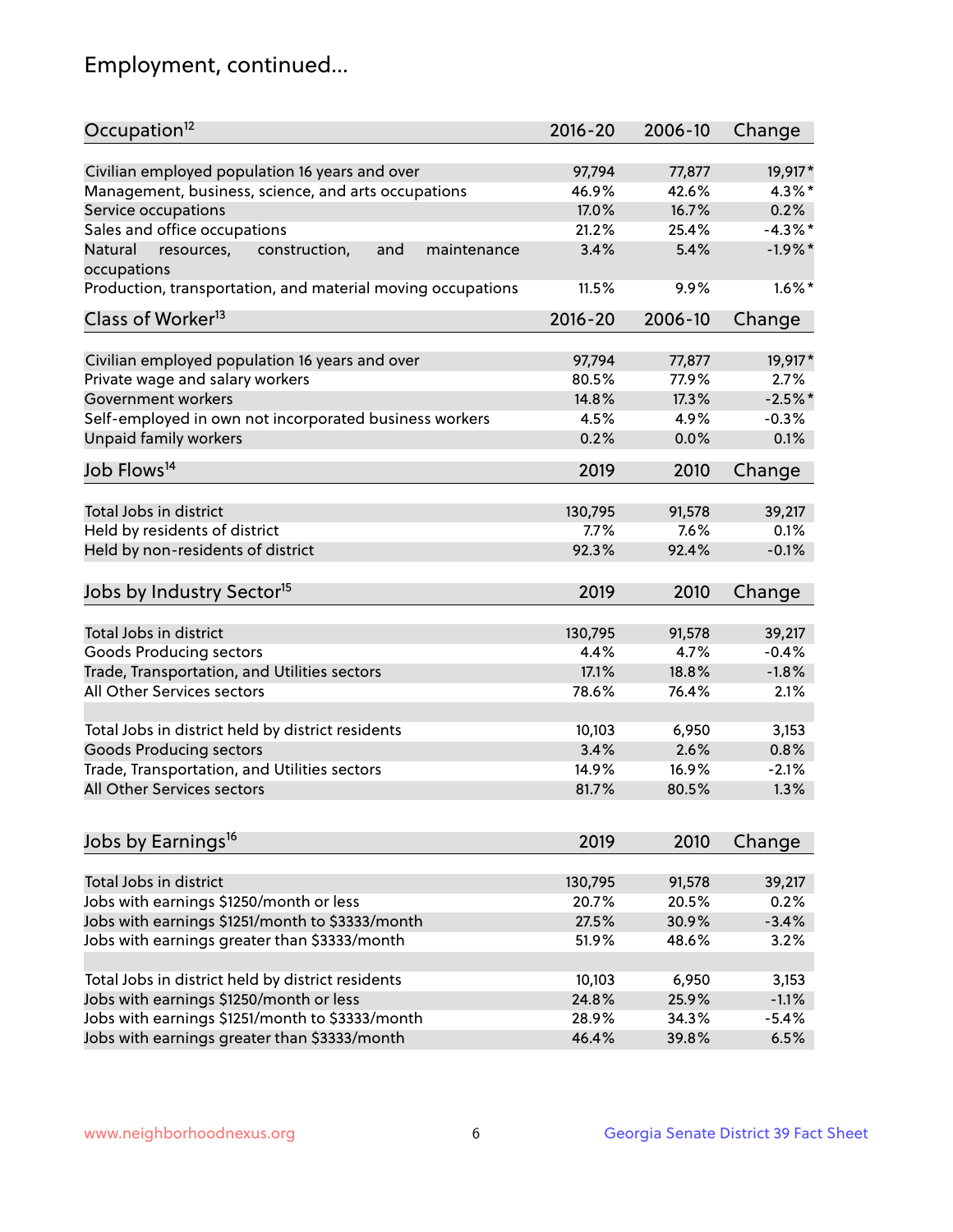## Employment, continued...

| 2019    | 2010   | Change  |
|---------|--------|---------|
|         |        |         |
| 130,795 | 91,578 | 39,217  |
| 23.5%   | 21.6%  | 1.9%    |
| 57.6%   | 62.4%  | $-4.8%$ |
| 18.9%   | 16.0%  | 3.0%    |
|         |        |         |
| 10,103  | 6.950  | 3,153   |
| 28.0%   | 26.2%  | 1.8%    |
| 54.8%   | 58.0%  | $-3.1%$ |
| 17.1%   | 15.8%  | 1.3%    |
|         |        |         |

#### Education

| School Enrollment <sup>18</sup>                | $2016 - 20$ | 2006-10 | Change     |
|------------------------------------------------|-------------|---------|------------|
|                                                |             |         |            |
| Population 3 years and over enrolled in school | 53,088      | 51,551  | 1,538      |
| Nursery school, preschool                      | 6.5%        | 5.7%    | $0.9\%$    |
| Kindergarten                                   | 3.0%        | 4.1%    | $-1.1%$    |
| Elementary school (grades 1-8)                 | 28.8%       | 27.7%   | 1.2%       |
| High school (grades 9-12)                      | 13.5%       | 14.2%   | $-0.7%$    |
| College or graduate school                     | 48.1%       | 48.3%   | $-0.2%$    |
| Educational Attainment <sup>19</sup>           | $2016 - 20$ | 2006-10 | Change     |
|                                                |             |         |            |
| Population 25 years and over                   | 124,386     | 100,311 | 24,074*    |
| Less than 9th grade                            | 2.2%        | 3.8%    | $-1.6%$    |
| 9th to 12th grade, no diploma                  | 5.3%        | 9.1%    | $-3.9\%$ * |
| High school graduate (includes equivalency)    | 21.7%       | 24.8%   | $-3.1\%$ * |
| Some college, no degree                        | 17.8%       | 18.1%   | $-0.3%$    |
| Associate's degree                             | 6.6%        | 4.8%    | $1.8\%$ *  |
| Bachelor's degree                              | 26.9%       | 23.9%   | $3.0\%$ *  |
| Graduate or professional degree                | 19.5%       | 15.4%   | 4.0%*      |
|                                                |             |         |            |
| Percent high school graduate or higher         | 92.5%       | 87.1%   | $5.5%$ *   |
| Percent bachelor's degree or higher            | 46.4%       | 39.3%   | $7.1\%$ *  |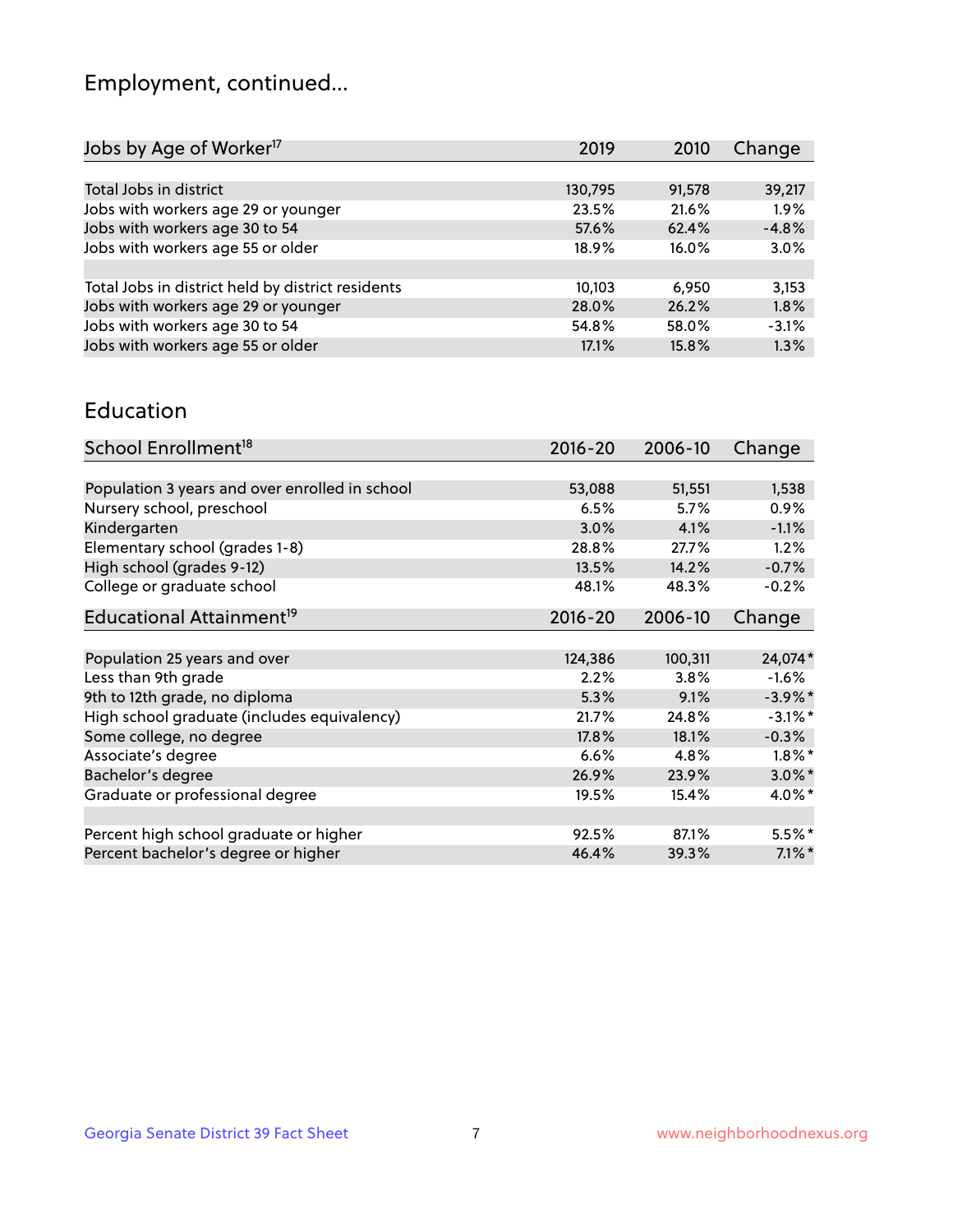## Housing

| Households by Type <sup>20</sup>                     | 2016-20     | 2006-10 | Change     |
|------------------------------------------------------|-------------|---------|------------|
|                                                      |             |         |            |
| <b>Total households</b>                              | 77,889      | 65,046  | 12,843*    |
| Family households (families)                         | 43.9%       | 50.6%   | $-6.7%$ *  |
| With own children under 18 years                     | 16.8%       | 21.9%   | $-5.1\%$ * |
| Married-couple family                                | 23.0%       | 26.1%   | $-3.1\%$ * |
| With own children of the householder under 18 years  | 7.8%        | 9.7%    | $-1.9%$ *  |
| Male householder, no wife present, family            | 3.9%        | 4.5%    | $-0.5%$    |
| With own children of the householder under 18 years  | 1.4%        | 1.6%    | $-0.2%$    |
| Female householder, no husband present, family       | 16.9%       | 20.0%   | $-3.1\%$ * |
| With own children of the householder under 18 years  | 7.7%        | 10.7%   | $-3.0\%$ * |
| Nonfamily households                                 | 56.1%       | 49.4%   | $6.7%$ *   |
| Householder living alone                             | 44.4%       | 40.5%   | 4.0%*      |
| 65 years and over                                    | 9.0%        | 7.3%    | $1.7\%$ *  |
|                                                      |             |         |            |
| Households with one or more people under 18 years    | 20.9%       | 26.0%   | $-5.1\%$ * |
| Households with one or more people 65 years and over | 19.5%       | 16.9%   | $2.6\%$ *  |
|                                                      |             |         |            |
| Average household size                               | 2.26        | 2.30    | $-0.04$    |
| Average family size                                  | 3.30        | 3.20    | 0.10       |
|                                                      |             |         |            |
| Housing Occupancy <sup>21</sup>                      | $2016 - 20$ | 2006-10 | Change     |
|                                                      |             |         |            |
| Total housing units                                  | 92,832      | 83,770  | $9,062*$   |
| Occupied housing units                               | 83.9%       | 77.6%   | $6.3\%$ *  |
| Vacant housing units                                 | 16.1%       | 22.4%   | $-6.3\%$ * |
|                                                      |             |         |            |
| Homeowner vacancy rate                               | 2.1         | 8.9     | $-6.8*$    |
| Rental vacancy rate                                  | 8.8         | 16.2    | $-7.3*$    |
|                                                      |             |         |            |
| Units in Structure <sup>22</sup>                     | $2016 - 20$ | 2006-10 | Change     |
|                                                      |             |         |            |
| Total housing units                                  | 92,832      | 83,770  | $9,062*$   |
| 1-unit, detached                                     | 44.1%       | 45.4%   | $-1.3\%$ * |
| 1-unit, attached                                     | 4.6%        | 3.7%    | $0.9\% *$  |
| 2 units                                              | 2.5%        | 3.6%    | $-1.1\%$ * |
| 3 or 4 units                                         | 3.5%        | 3.7%    | $-0.2%$    |
| 5 to 9 units                                         | 7.7%        | 10.7%   | $-3.0\%$ * |
| 10 to 19 units                                       | 10.3%       | 12.1%   | $-1.7\%$ * |
| 20 or more units                                     | 26.7%       | 20.2%   | $6.5%$ *   |
| Mobile home                                          | 0.5%        | 0.6%    | $-0.1%$    |
| Boat, RV, van, etc.                                  |             |         |            |
|                                                      | 0.0%        | 0.0%    | $-0.0\%$   |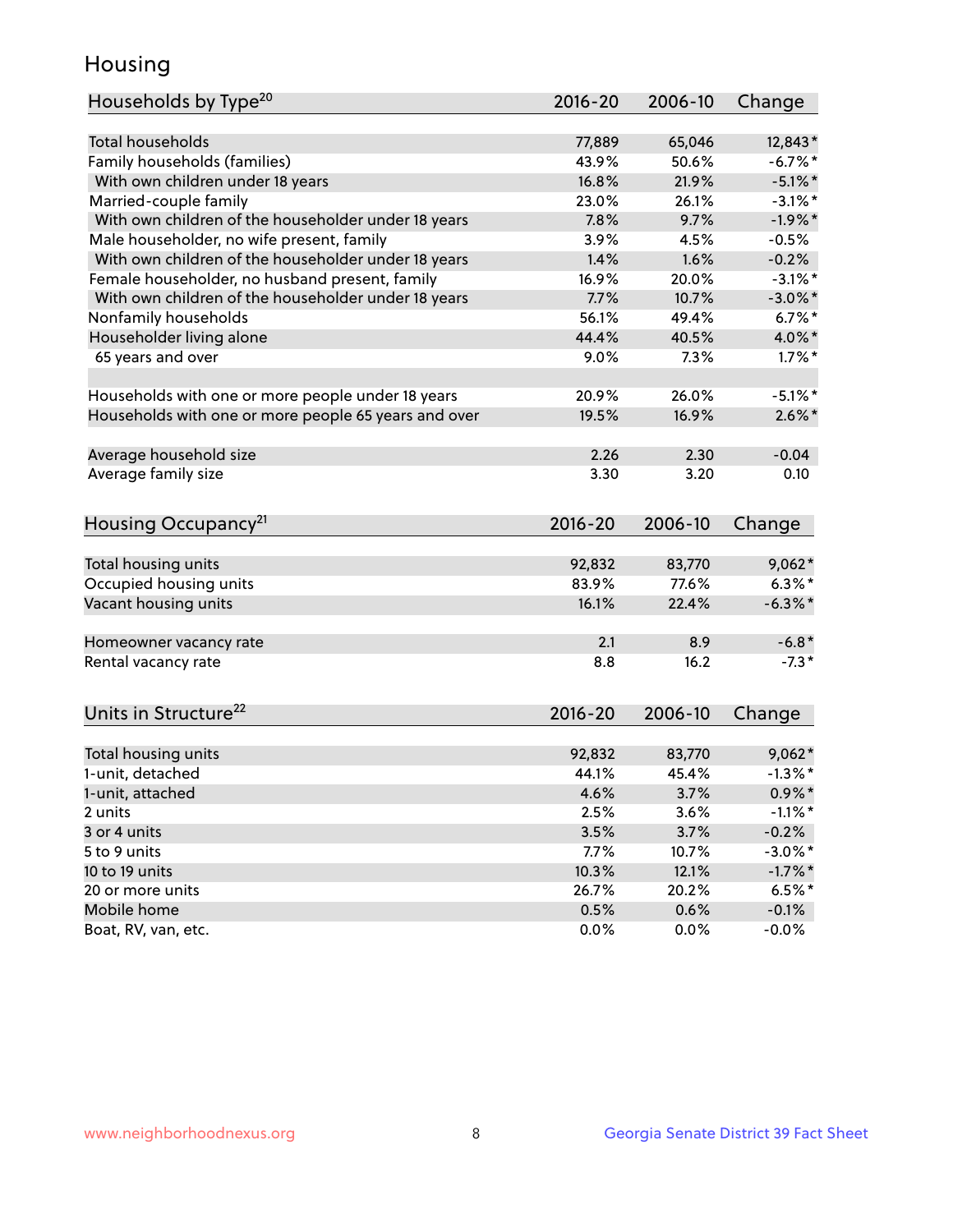## Housing, Continued...

| Year Structure Built <sup>23</sup>             | 2016-20     | 2006-10 | Change     |
|------------------------------------------------|-------------|---------|------------|
| Total housing units                            | 92,832      | 83,770  | $9,062*$   |
| Built 2014 or later                            | 5.2%        | (X)     | (X)        |
| Built 2010 to 2013                             | 4.0%        | (X)     | (X)        |
| Built 2000 to 2009                             | 21.9%       | 21.6%   | 0.2%       |
| Built 1990 to 1999                             | 9.8%        | 6.8%    | $3.0\%$ *  |
| Built 1980 to 1989                             | 7.7%        | 8.2%    | $-0.4%$    |
| Built 1970 to 1979                             | 10.6%       | 15.1%   | $-4.5%$ *  |
| Built 1960 to 1969                             | 13.6%       | 17.3%   | $-3.8\%$ * |
| Built 1950 to 1959                             | 11.6%       | 13.8%   | $-2.2\%$ * |
| Built 1940 to 1949                             | 6.2%        | 6.6%    | $-0.3%$    |
| Built 1939 or earlier                          | 9.4%        | 10.6%   | $-1.1%$    |
| Housing Tenure <sup>24</sup>                   | $2016 - 20$ | 2006-10 | Change     |
| Occupied housing units                         | 77,889      | 65,046  | 12,843*    |
| Owner-occupied                                 | 44.4%       | 46.3%   | $-1.9%$ *  |
| Renter-occupied                                | 55.6%       | 53.7%   | 1.9%       |
| Average household size of owner-occupied unit  | 2.32        | 2.40    | $-0.08*$   |
| Average household size of renter-occupied unit | 2.21        | 2.22    | $-0.01$    |
| Residence 1 Year Ago <sup>25</sup>             | $2016 - 20$ | 2006-10 | Change     |
| Population 1 year and over                     | 184,962     | 160,711 | 24,251*    |
| Same house                                     | 78.8%       | 73.3%   | $5.5%$ *   |
| Different house in the U.S.                    | 19.8%       | 25.6%   | $-5.8\%$ * |
| Same county                                    | 9.2%        | 14.7%   | $-5.5%$ *  |
| Different county                               | 10.6%       | 10.9%   | $-0.2%$    |
| Same state                                     | 6.3%        | 6.5%    | $-0.2%$    |
| Different state                                | 4.3%        | 4.3%    | $-0.0%$    |
| Abroad                                         | 1.4%        | 1.1%    | 0.3%       |
| Value of Housing Unit <sup>26</sup>            | $2016 - 20$ | 2006-10 | Change     |
| Owner-occupied units                           | 34,603      | 30,131  | 4,473*     |
| Less than \$50,000                             | 4.2%        | 3.3%    | 0.9%       |
| \$50,000 to \$99,999                           | 14.0%       | 13.2%   | 0.8%       |
| \$100,000 to \$149,999                         | 19.6%       | 22.1%   | $-2.5%$    |
| \$150,000 to \$199,999                         | 16.0%       | 21.9%   | $-5.9\%$ * |
| \$200,000 to \$299,999                         | 14.1%       | 12.3%   | 1.8%       |
| \$300,000 to \$499,999                         | 13.3%       | 11.1%   | 2.2%       |
| \$500,000 to \$999,999                         | 12.5%       | 11.0%   | 1.5%       |
| \$1,000,000 or more                            | 6.3%        | 5.2%    | 1.1%       |
| Median (dollars)                               | 183,754     | 170,271 | 13,483*    |
| Mortgage Status <sup>27</sup>                  | $2016 - 20$ | 2006-10 | Change     |
| Owner-occupied units                           | 34,603      | 30,131  | $4,473*$   |
| Housing units with a mortgage                  | 70.3%       | 77.7%   | $-7.3\%$ * |
| Housing units without a mortgage               | 29.7%       | 22.3%   | $7.3\%$ *  |
|                                                |             |         |            |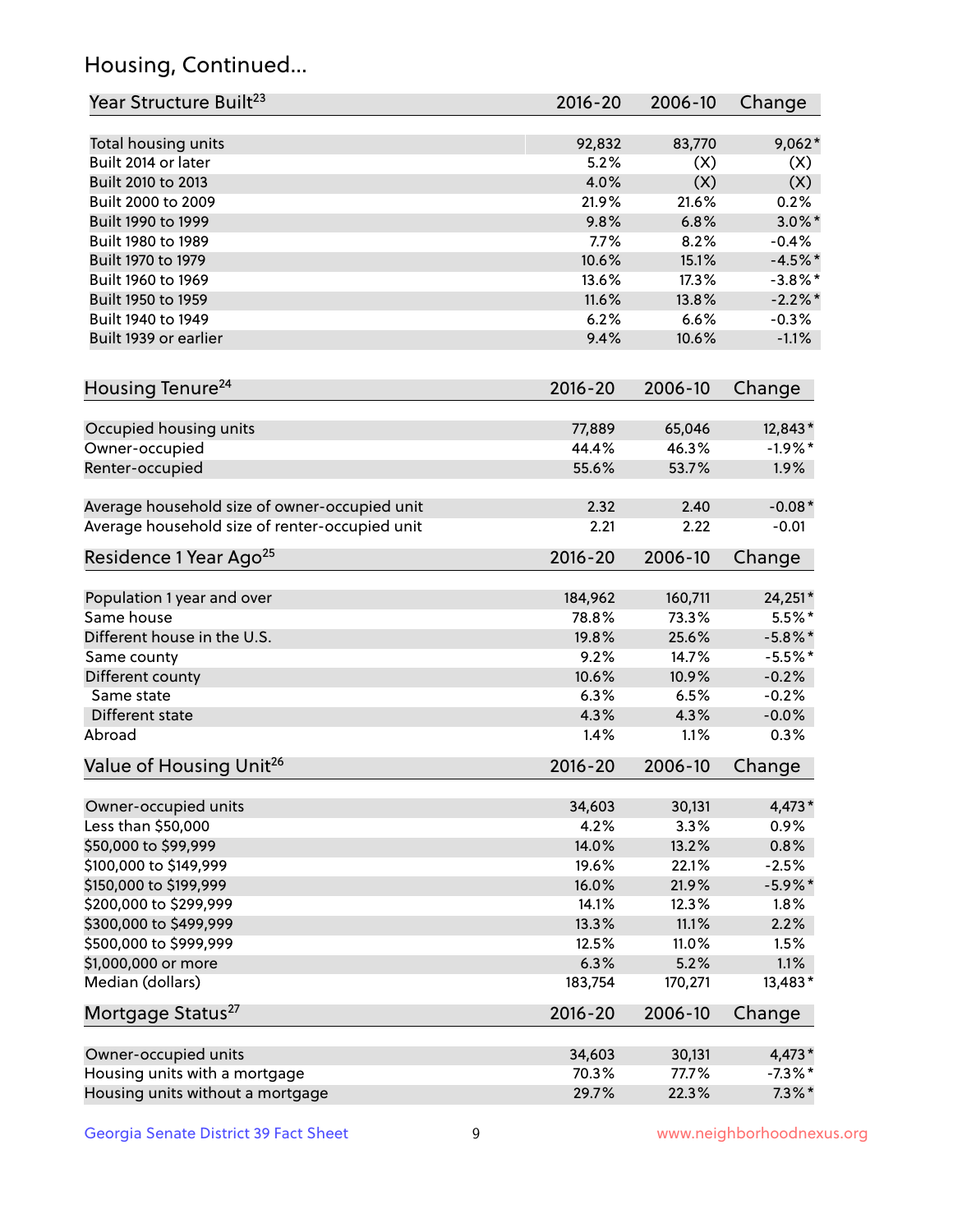## Housing, Continued...

| Selected Monthly Owner Costs <sup>28</sup>                                            | 2016-20     | 2006-10 | Change     |
|---------------------------------------------------------------------------------------|-------------|---------|------------|
| Housing units with a mortgage                                                         | 24,331      | 23,401  | 930        |
| Less than \$300                                                                       | 0.1%        | 0.0%    | 0.0%       |
| \$300 to \$499                                                                        | 1.7%        | 0.8%    | 0.9%       |
| \$500 to \$999                                                                        | 18.2%       | 14.4%   | 3.8%       |
| \$1,000 to \$1,499                                                                    | 32.6%       | 31.9%   | 0.7%       |
| \$1,500 to \$1,999                                                                    | 17.2%       | 22.3%   | $-5.2\%$ * |
| \$2,000 to \$2,999                                                                    | 12.4%       | 15.0%   | $-2.6%$    |
| \$3,000 or more                                                                       | 17.8%       | 15.5%   | 2.3%       |
| Median (dollars)                                                                      | 1,452       | 1,564   | $-112*$    |
|                                                                                       |             |         |            |
| Housing units without a mortgage                                                      | 10,272      | 6,730   | $3,542*$   |
| Less than \$150                                                                       | 5.8%        | 1.3%    | 4.5%       |
| \$150 to \$249                                                                        | 8.0%        | 7.5%    | 0.4%       |
| \$250 to \$349                                                                        | 13.4%       | 14.5%   | $-1.0%$    |
| \$350 to \$499                                                                        | 21.5%       | 24.0%   | $-2.5%$    |
| \$500 to \$699                                                                        | 19.8%       | 22.8%   | $-3.0%$    |
| \$700 or more                                                                         | 31.4%       | 29.9%   | 1.5%       |
| Median (dollars)                                                                      | 511         | 519     | -8         |
| Selected Monthly Owner Costs as a Percentage of<br>Household Income <sup>29</sup>     | $2016 - 20$ | 2006-10 | Change     |
| Housing units with a mortgage (excluding units where<br>SMOCAPI cannot be computed)   | 23,912      | 23,324  | 588        |
| Less than 20.0 percent                                                                | 46.0%       | 30.1%   | 15.9%*     |
| 20.0 to 24.9 percent                                                                  | 13.9%       | 16.7%   | $-2.8%$    |
| 25.0 to 29.9 percent                                                                  | 9.4%        | 11.6%   | $-2.2%$    |
| 30.0 to 34.9 percent                                                                  | 8.6%        | 10.1%   | $-1.4%$    |
| 35.0 percent or more                                                                  | 22.1%       | 31.7%   | $-9.5%$ *  |
| Not computed                                                                          | 418         | 77      | 342        |
| Housing unit without a mortgage (excluding units where<br>SMOCAPI cannot be computed) | 9,663       | 6,615   | $3,048*$   |
| Less than 10.0 percent                                                                | 42.5%       | 33.6%   | 8.9%       |
| 10.0 to 14.9 percent                                                                  | 16.5%       | 18.0%   | $-1.5%$    |
| 15.0 to 19.9 percent                                                                  | 8.9%        | 12.2%   | $-3.3%$    |
| 20.0 to 24.9 percent                                                                  | 9.2%        | 7.8%    | 1.4%       |
| 25.0 to 29.9 percent                                                                  | 5.0%        | 6.4%    | $-1.4%$    |
| 30.0 to 34.9 percent                                                                  | 3.2%        | 3.3%    | $-0.0%$    |
| 35.0 percent or more                                                                  | 14.7%       | 18.7%   | $-4.1%$    |
| Not computed                                                                          | 609         | 115     | 494        |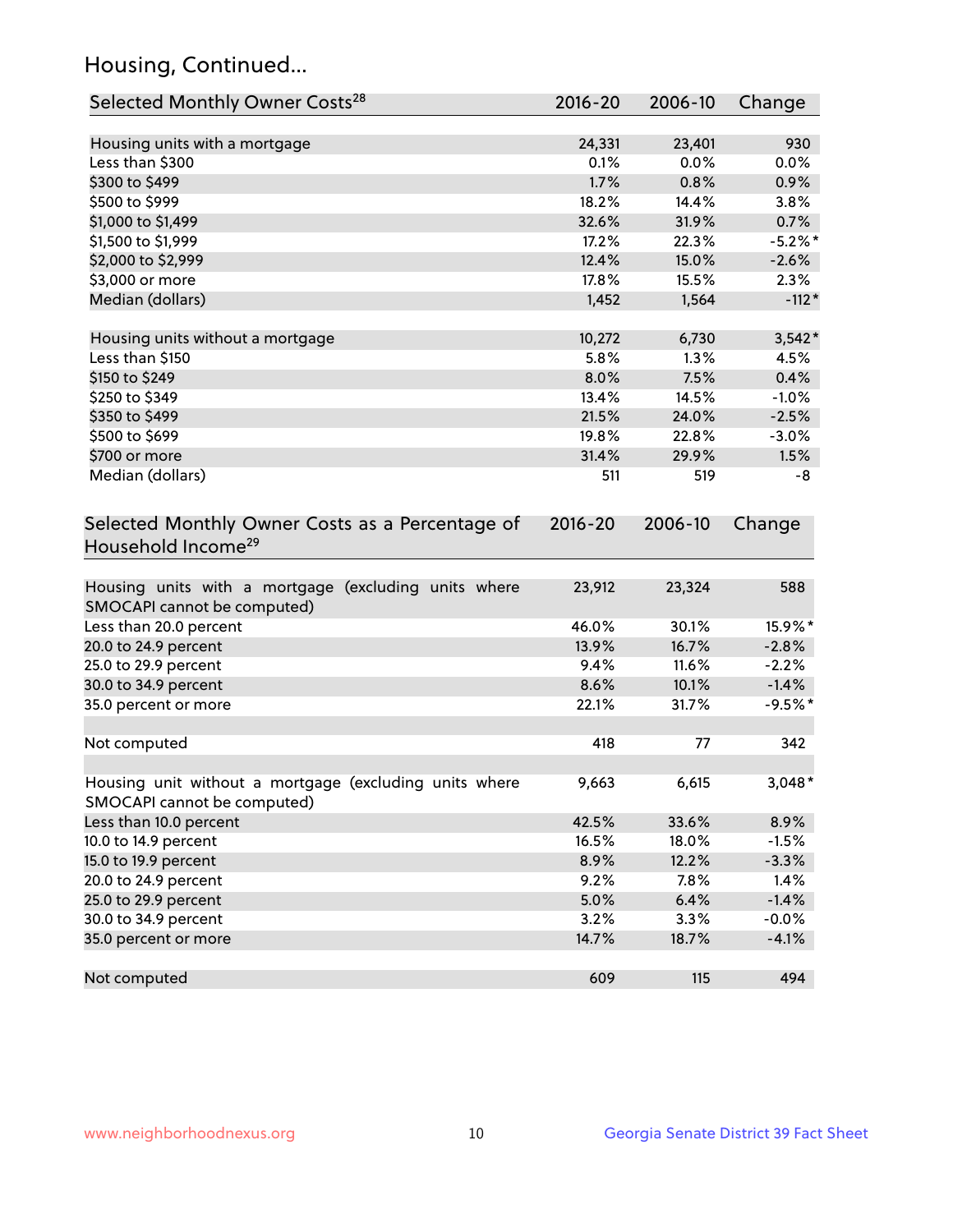## Housing, Continued...

| Gross Rent <sup>30</sup>   | 2016-20 | 2006-10 | Change      |
|----------------------------|---------|---------|-------------|
|                            |         |         |             |
| Occupied units paying rent | 42,400  | 33,970  | 8,429*      |
| Less than \$200            | 0.6%    | 2.1%    | $-1.5%$     |
| \$200 to \$499             | 5.2%    | 8.3%    | $-3.2%$     |
| \$500 to \$749             | 8.4%    | 21.6%   | $-13.2%$ *  |
| \$750 to \$999             | 19.4%   | 31.1%   | $-11.7\%$ * |
| \$1,000 to \$1,499         | 36.3%   | 28.1%   | $8.2\%$ *   |
| \$1,500 to \$1,999         | 21.3%   | 6.8%    | 14.5%*      |
| \$2,000 or more            | 8.9%    | 1.9%    | $6.9\%$ *   |
| Median (dollars)           | 1,203   | 999     | $204*$      |
|                            |         |         |             |
| No rent paid               | 887     | 945     | $-59$       |
|                            |         |         |             |

| Gross Rent as a Percentage of Household Income <sup>31</sup>                   | $2016 - 20$ | 2006-10 | Change  |
|--------------------------------------------------------------------------------|-------------|---------|---------|
|                                                                                |             |         |         |
| Occupied units paying rent (excluding units where GRAPI<br>cannot be computed) | 41,250      | 33,063  | 8,187*  |
| Less than 15.0 percent                                                         | 10.9%       | 10.0%   | 0.9%    |
| 15.0 to 19.9 percent                                                           | 10.2%       | 12.0%   | $-1.8%$ |
| 20.0 to 24.9 percent                                                           | 12.6%       | 13.7%   | $-1.1%$ |
| 25.0 to 29.9 percent                                                           | 12.3%       | 11.8%   | 0.4%    |
| 30.0 to 34.9 percent                                                           | $9.9\%$     | 9.2%    | 0.7%    |
| 35.0 percent or more                                                           | 44.1%       | 43.3%   | 0.8%    |
|                                                                                |             |         |         |
| Not computed                                                                   | 2,036       | 1,852   | 184     |

## Transportation

| Commuting to Work <sup>32</sup>           | 2016-20 | 2006-10 | Change     |
|-------------------------------------------|---------|---------|------------|
|                                           |         |         |            |
| Workers 16 years and over                 | 95,386  | 76,209  | 19,177*    |
| Car, truck, or van - drove alone          | 65.2%   | 65.3%   | $-0.1%$    |
| Car, truck, or van - carpooled            | 5.6%    | $9.0\%$ | $-3.3\%$ * |
| Public transportation (excluding taxicab) | 12.4%   | 13.5%   | $-1.1%$    |
| Walked                                    | 4.2%    | 4.9%    | $-0.7%$    |
| Other means                               | 2.9%    | $1.8\%$ | $1.1\%$ *  |
| Worked at home                            | 9.7%    | 5.6%    | $4.1\%$ *  |
|                                           |         |         |            |
| Mean travel time to work (minutes)        | 28.5    | 26.8    | $1.7*$     |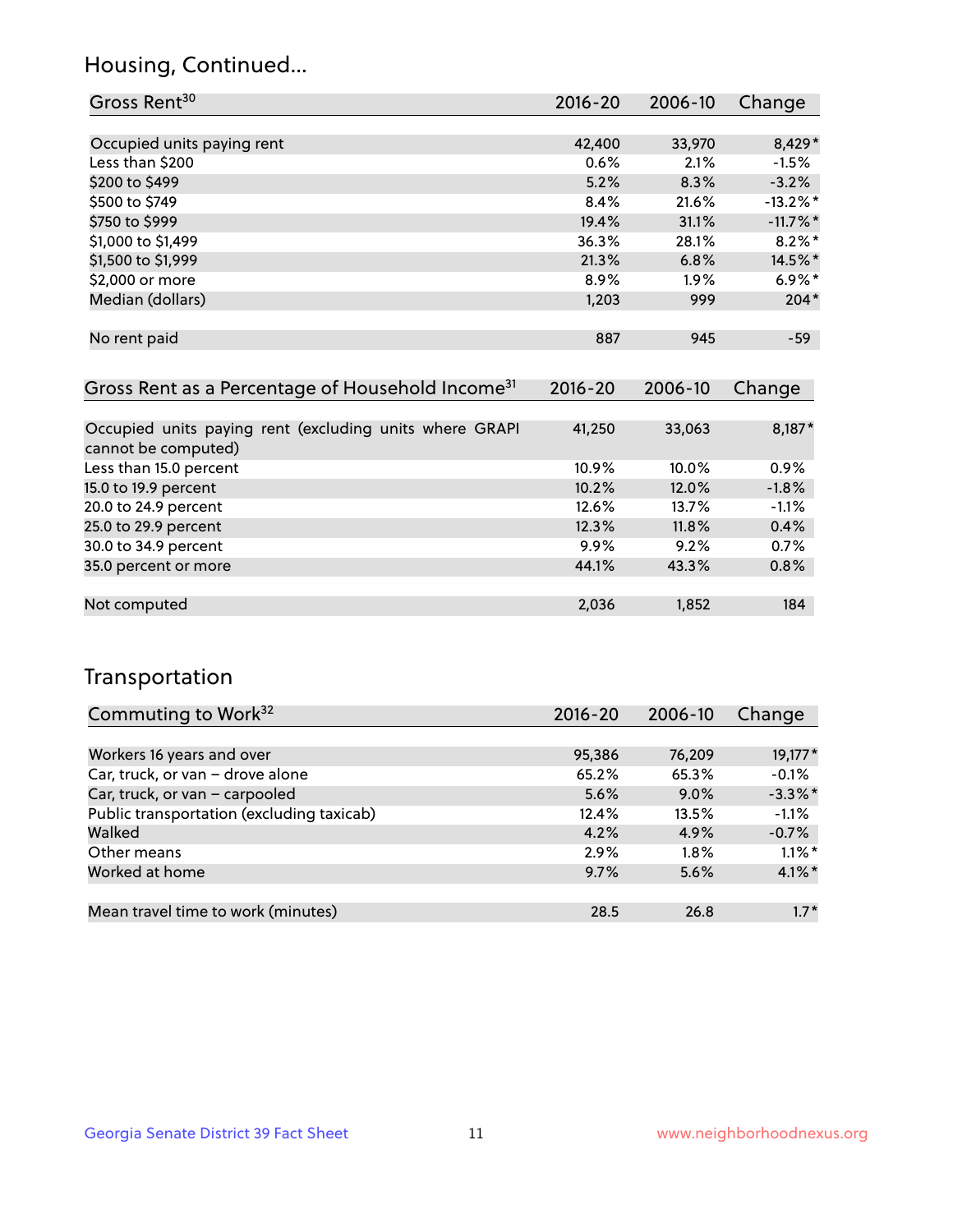## Transportation, Continued...

| Vehicles Available <sup>33</sup> | $2016 - 20$ | 2006-10 | Change     |
|----------------------------------|-------------|---------|------------|
|                                  |             |         |            |
| Occupied housing units           | 77,889      | 65,046  | 12,843*    |
| No vehicles available            | 14.9%       | 17.7%   | $-2.8\%$ * |
| 1 vehicle available              | 46.4%       | 43.4%   | $3.0\%$ *  |
| 2 vehicles available             | 29.4%       | 29.0%   | 0.4%       |
| 3 or more vehicles available     | 9.4%        | 9.9%    | $-0.5%$    |

#### Health

| Health Insurance coverage <sup>34</sup>                 | 2016-20 |
|---------------------------------------------------------|---------|
|                                                         |         |
| Civilian Noninstitutionalized Population                | 186,262 |
| With health insurance coverage                          | 87.9%   |
| With private health insurance coverage                  | 66.1%   |
| With public health coverage                             | 29.2%   |
| No health insurance coverage                            | 12.1%   |
| Civilian Noninstitutionalized Population Under 19 years | 37,870  |
| No health insurance coverage                            | 5.3%    |
| Civilian Noninstitutionalized Population 19 to 64 years | 129,135 |
| In labor force:                                         | 98,919  |
| Employed:                                               | 92,540  |
| With health insurance coverage                          | 86.9%   |
| With private health insurance coverage                  | 81.4%   |
| With public coverage                                    | 7.3%    |
| No health insurance coverage                            | 13.1%   |
| Unemployed:                                             | 6,378   |
| With health insurance coverage                          | 59.7%   |
| With private health insurance coverage                  | 36.1%   |
| With public coverage                                    | 25.5%   |
| No health insurance coverage                            | 40.3%   |
| Not in labor force:                                     | 30,216  |
| With health insurance coverage                          | 81.3%   |
| With private health insurance coverage                  | 56.5%   |
| With public coverage                                    | 31.5%   |
| No health insurance coverage                            | 18.7%   |